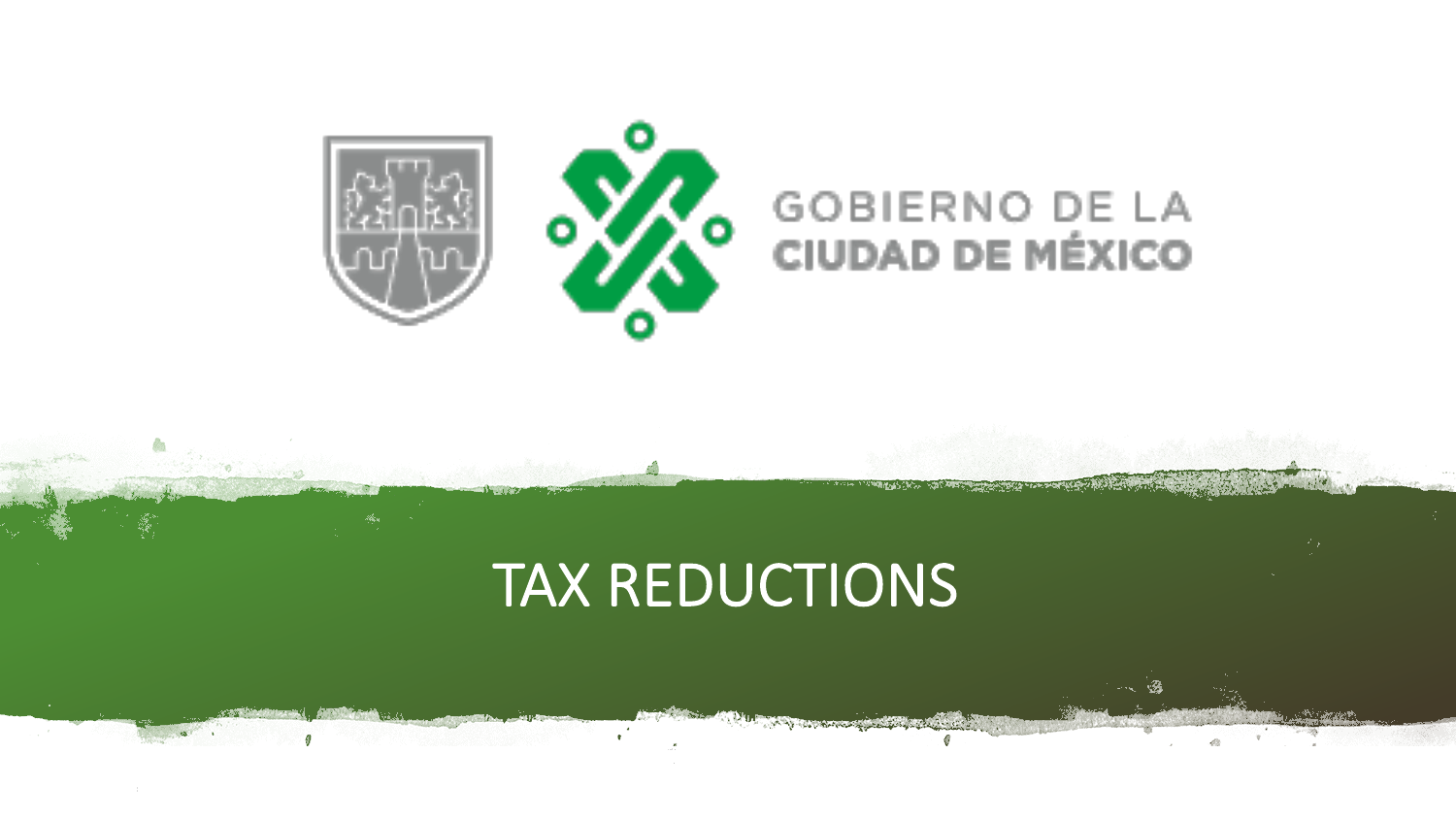## **What's a tax incentive?**



### A discount on certain taxes granted to individuals or corporations.

### **WHAT'S IT USED FOR?**

 $\checkmark$  Motivate employment growth  $\checkmark$  Motivate technological development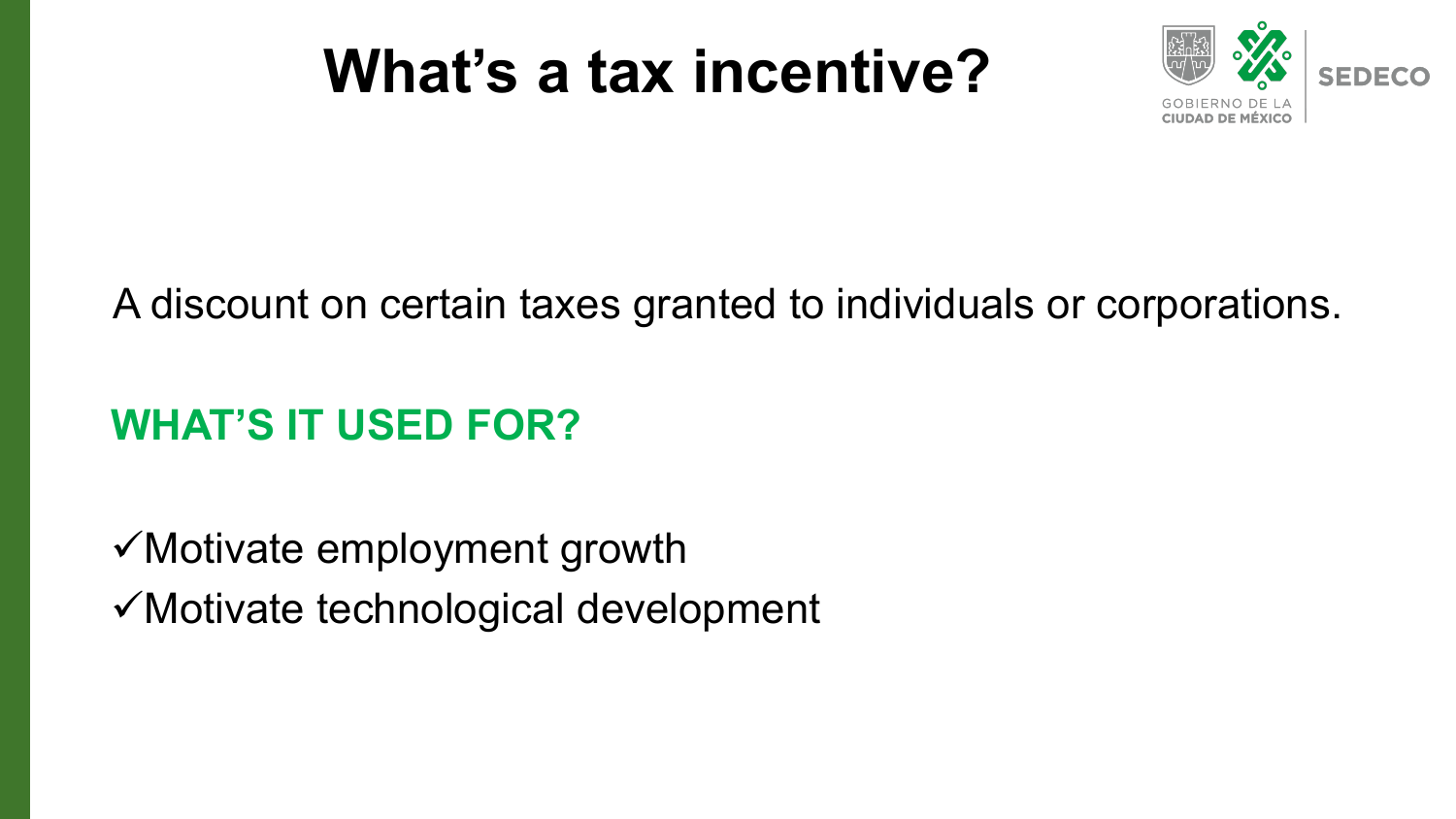### **LEGAL BASIS**



The Government of Mexico City, through the Ministry of Administration and Finance, grants benefits to various groups of taxpayers who participate in the implementation of actions that benefit the population of the City in order to promote, encourage and stimulate compliance with tax obligations.

- $\triangleright$  Tax Code of Mexico City
	- $\Box$ Chapter XI about of reductions

§ Articles 270 to 296

 $\triangleright$  Guidelines for the Application of Reductions Published on March 23, 2010, in the Official Gazette of the then Federal District.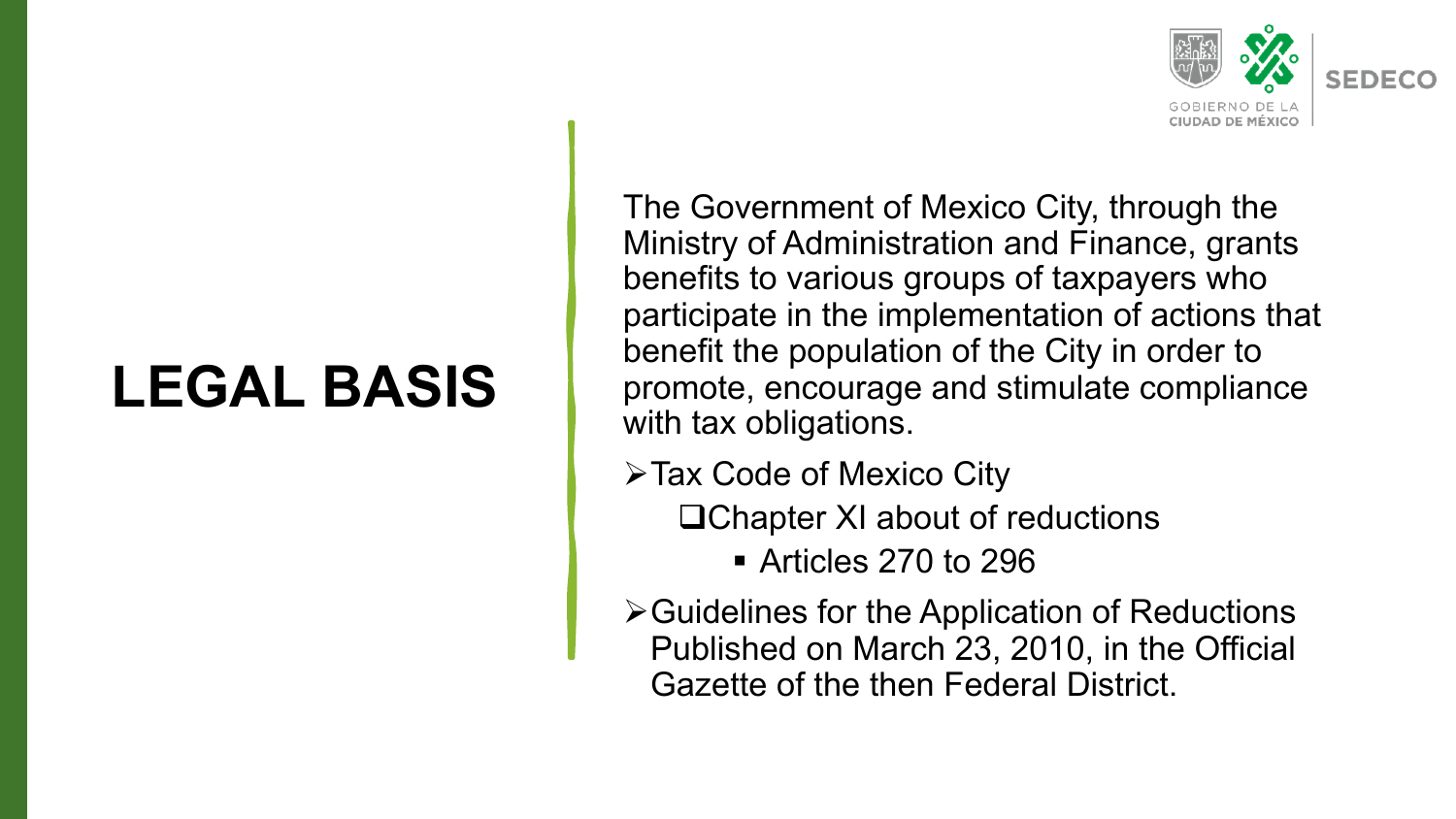## **IN WHAT CASES IS A REDUCTION APPLIED FOR HIGH-TECH INDUSTRIES?**



### 1. Payroll Tax

- When starting operations: 55% discount
- 25% anual payroll increase: 20% discount
- 50% of payroll lives in the same municipality: 10% discount
- 2. 30% Property Tax
- 3. 80% Property Acquisition Tax